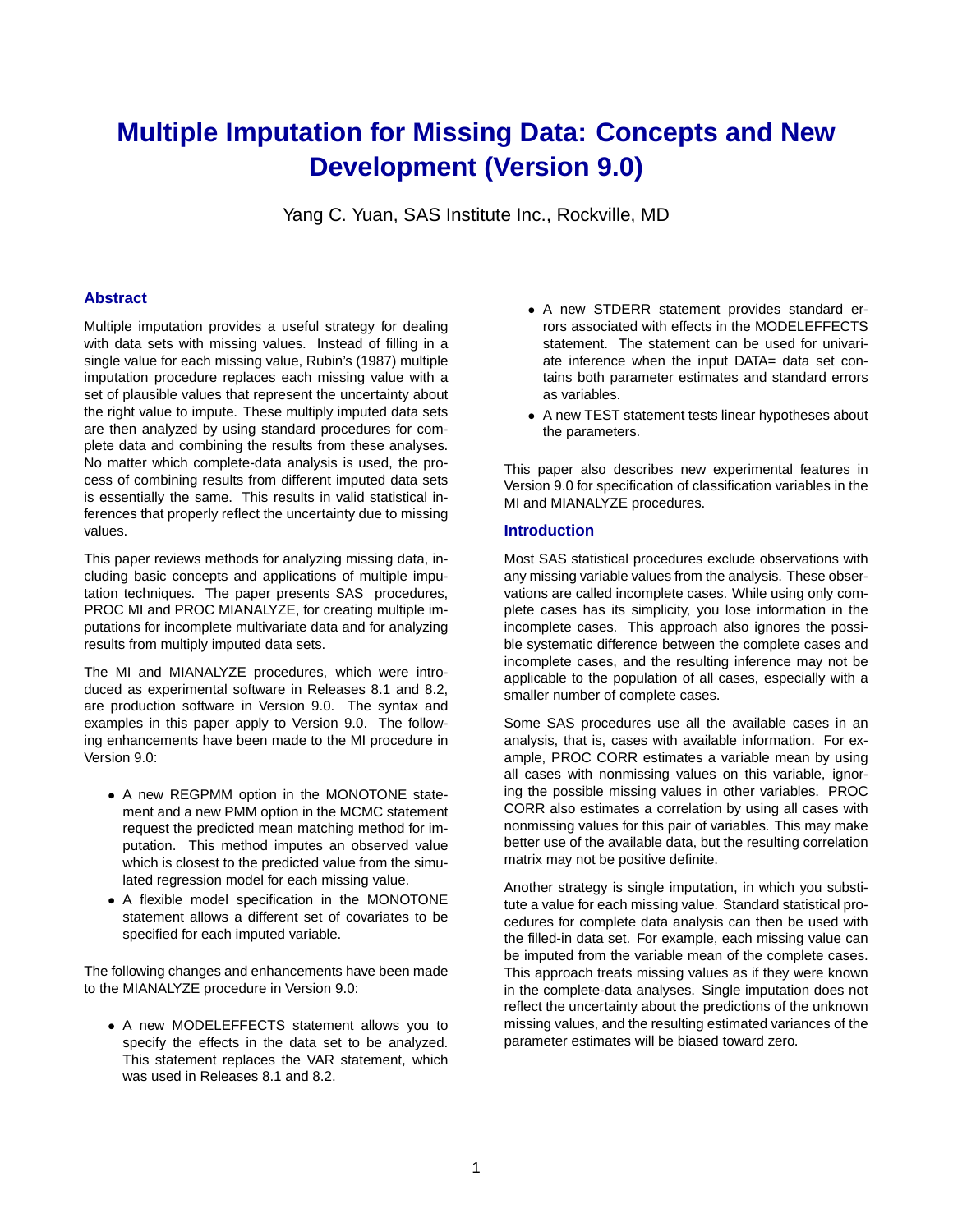Instead of filling in a single value for each missing value, a multiple imputation procedure (Rubin 1987) replaces each missing value with a set of plausible values that represent the uncertainty about the right value to impute. The multiply imputed data sets are then analyzed by using standard procedures for complete data and combining the results from these analyses. No matter which complete-data analysis is used, the process of combining results from different data sets is essentially the same.

Multiple imputation does not attempt to estimate each missing value through simulated values but rather to represent a random sample of the missing values. This process results in valid statistical inferences that properly reflect the uncertainty due to missing values; for example, valid confidence intervals for parameters.

Multiple imputation inference involves three distinct phases:

- The missing data are filled in  $m$  times to generate  $m$ complete data sets.
- The  $m$  complete data sets are analyzed by using standard procedures.
- $\bullet$  The results from the  $m$  complete data sets are combined for the inference.

The MI procedure in the SAS/STAT Software is a multiple imputation procedure that creates multiply imputed data sets for incomplete p-dimensional multivariate data. It uses methods that incorporate appropriate variability across the  $m$  imputations. Once the  $m$  complete data sets are analyzed by using standard procedures, the MIANALYZE procedure can be used to generate valid statistical inferences about these parameters by combining results from the  $m$ complete data sets.

#### **Ignorable Missing-Data Mechanism**

Let Y be the  $n \times p$  matrix of complete data, which is not fully observed, and denote the observed part of Y by  $Y_{obs}$ and the missing part by  $Y_{mis}$ . The SAS multiple imputation procedures assume that the missing data are missing at random (MAR), that is, the probability that an observation is missing may depend on  $Y_{obs}$ , but not on  $Y_{mis}$  (Rubin 1976; 1987, p. 53).

For example, consider a trivariate data set with variables  $Y_1$ and  $Y_2$  fully observed, and a variable  $Y_3$  that has missing values. MAR assumes that the probability that  $Y_3$  is missing for an individual may be related to the individual's values of variables  $Y_1$  and  $Y_2$ , but not to its value of  $Y_3$ . On the other hand, if a complete case and an incomplete case for  $Y_3$  with exactly the same values for variables  $Y_1$  and  $Y_2$  have systematically different values, then there exists a response bias for  $Y_3$  and it is not MAR.

The MAR assumption is not the same as missing completely at random (MCAR), which is a special case of MAR. With MCAR, the missing data values are a simple random sample of all data values; the missingness does not depend on the values of any variables in the data set.

Furthermore, these SAS procedures also assume that the parameters  $\theta$  of the data model and the parameters  $\phi$  of the missing data indicators are distinct. That is, knowing the values of  $\theta$  does not provide any additional information about  $\phi$ , and vice versa. If both MAR and distinctness assumptions are satisfied, the missing-data mechanism is said to be ignorable.

#### **Imputation Mechanisms**

This section describes three methods that are available in the MI procedure. The method of choice depends on the type of missing data pattern. For monotone missing data patterns, either a parametric regression method that assumes multivariate normality or a nonparametric method that uses propensity scores is appropriate. For an arbitrary missing data pattern, a Markov chain Monte Carlo (MCMC) method (Schafer 1997) that assumes multivariate normality can be used.

A data set is said to have a monotone missing pattern when the event that a variable  $Y_j$  is missing for the individual i implies that all subsequent variables  $Y_k$ ,  $k$ , are all missing for the individual i. When you have a monotone missing data pattern, you have greater flexibility in your choice of strategies. For example, you can implement a regression model without involving iterations as in MCMC.

When you have an arbitrary missing data pattern, you can often use the MCMC method, which creates multiple imputations by using simulations from a Bayesian prediction distribution for normal data. Another way to handle a data set with an arbitrary missing data pattern is to use the MCMC approach to impute enough values to make the missing data pattern monotone. Then, you can use a more flexible imputation method.

#### **Regression Method**

In the regression method, a regression model is fitted for each variable with missing values. Based on the resulting model, a new regression model is then drawn and is used to impute the missing values for the variable (Rubin 1987, pp. 166-167.) Since the data set has a monotone missing data pattern, the process is repeated sequentially for variables with missing values.

That is, for a variable  $Y_i$  with missing values, a model

$$
Y_j = \beta_0 + \beta_1 X_1 + \beta_2 X_2 + \ldots + \beta_k X_k
$$

is fitted using observations with observed values for the variable  $Y_j$  and its covariates  $X_1, X_2, ..., X_k$ .

The fitted model includes the regression parameter estimates  $\hat{\beta} = (\hat{\beta}_0, \hat{\beta}_1, ..., \hat{\beta}_k)$  and the associated covariance matrix  $\hat{\sigma}_j^2 \mathbf{V}_j$ , where  $\mathbf{V}_j$  is the usual  $\mathbf{X}'\mathbf{X}$  inverse matrix derived from the intercept and covariates  $X_1, X_2, ..., X_k$ .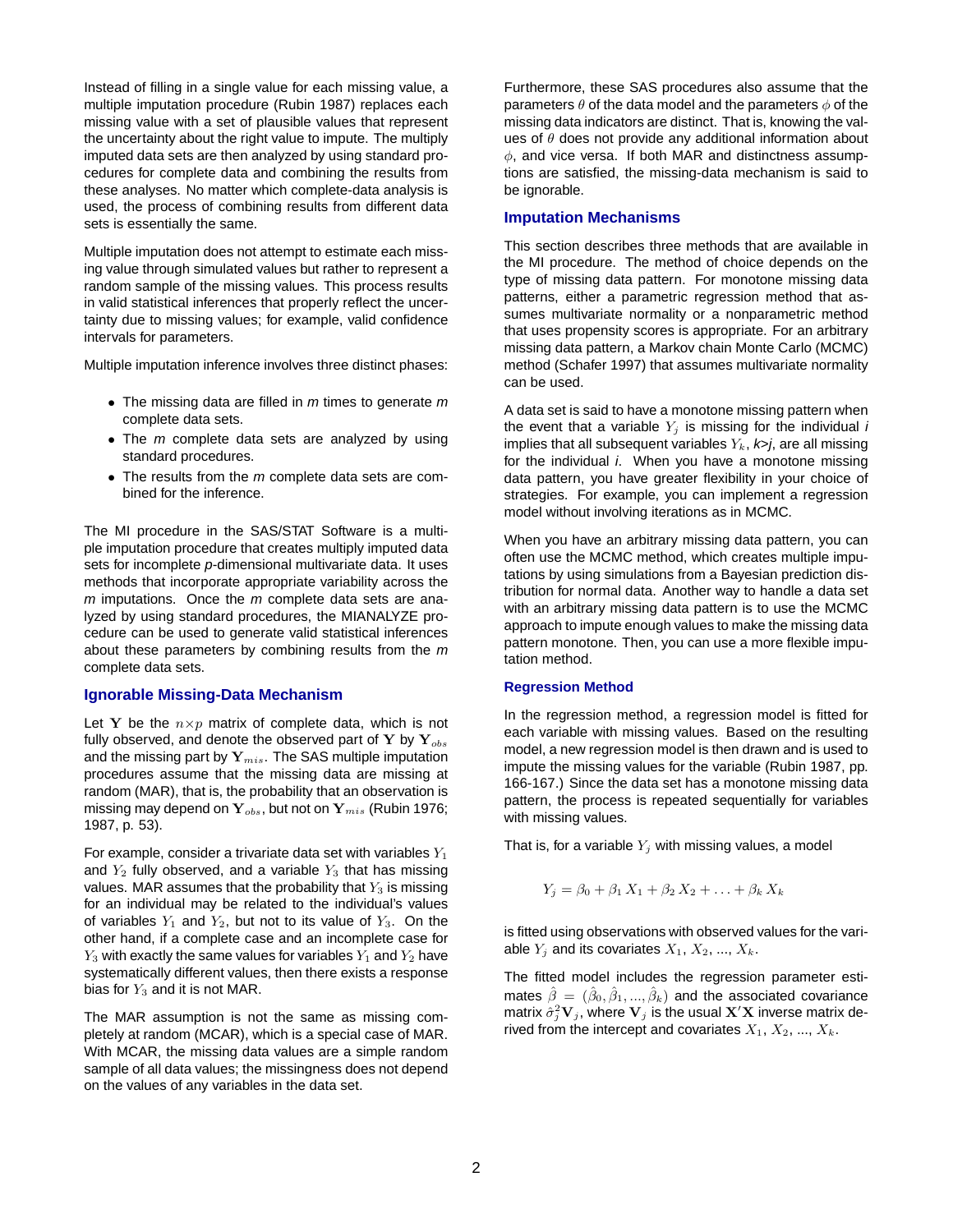The following steps are used to generate imputed values for each imputation:

1. New parameters  $\beta_* = (\beta_{*0}, \beta_{*1}, ..., \beta_{*(k)})$  and  $\sigma_{*j}^2$  are drawn from the posterior predictive distribution of the parameters. That is, they are simulated from  $(\hat{\beta}_0, \hat{\beta}_1, ..., \hat{\beta}_k)$ ,  $\sigma_j^2$ , and  $\mathbf{V}_j$ . The variance is drawn as

$$
\sigma_{*j}^2 = \hat{\sigma}_j^2 (n_j - k - 1)/g
$$

where  $g$  is a  $\chi^2_{n_j-k-1}$  random variate and  $n_j$  is the number of nonmissing observations for  $Y_i$ . The regression coefficients are drawn as

$$
\beta_* = \hat{\beta} + \sigma_{*j} \mathbf{V}_{hj}' \mathbf{Z}
$$

where  $\mathbf{V}_{hj}'$  is the upper triangular matrix in the Cholesky decomposition,  $\mathbf{V}_j \, = \, \mathbf{V}_{hj}' \mathbf{V}_{hj},$  and  $\mathbf{Z}$  is a vector of  $k+1$ independent random normal variates.

2. The missing values are then replaced by

$$
\beta_{*0} + \beta_{*1} x_1 + \beta_{*2} x_2 + \ldots + \beta_{*(k)} x_k + z_i \sigma_{*j}
$$

where  $x_1, x_2, ..., x_k$  are the values of the covariates and  $z_i$ is a simulated normal deviate.

Note that the predictive mean matching method can also be used for imputation. It is similar to the regression method except that for each missing value, it imputes an observed value which is closest to the predicted value from the simulated regression model (Rubin 1987, p. 168). The predictive mean matching method ensures that imputed values are plausible and may be more appropriate than the regression method if the normality assumption is violated (Horton and Lipsitz 2001, p. 246).

#### **Example: Regression Method**

This example uses the regression method to impute missing values for all variables in a data set with a monotone missing pattern. The data set Fish1 used here is a modified version of the Fish data set described in the SAS/STAT documentation for the STEPDISC procedure.

The data set Fish1 data set contains three measurements for a single species of fish: the length from the nose of the fish to the beginning of the tail (Length1), the length from the nose to the notch of the tail (Length2), and the length from the nose to the end of the tail (Length3). Some values have been set to missing, so that the data set has a monotone missing pattern in variables Length1, Length2, and Length3.

| *---------------Data on Fish Measurements-------------* |  |
|---------------------------------------------------------|--|
| The Fishl data set contains only one species of         |  |
| fish and the three length measurements. Some values     |  |
| have been set to missing and the resulting data set     |  |
| has a monotone missing pattern in variables             |  |
| Length1, Length2, and Length3.                          |  |
|                                                         |  |

| data Fish1:          |                  |                   |                                   |         |           |
|----------------------|------------------|-------------------|-----------------------------------|---------|-----------|
|                      |                  |                   | input Length1 Length2 Length3 @@; |         |           |
|                      | datalines;       |                   |                                   |         |           |
|                      |                  |                   | 23.2 25.4 30.0 24.0               | 26.3    | 31.2      |
|                      |                  | 23.9 26.5 31.1    | 26.3                              | 29.0    | 33.5      |
|                      | $26.5$ 29.0      |                   | 26.8                              | 29.7    | 34.7      |
| 26.8                 | $\sim$ 100 $\pm$ | $\cdot$ $\cdot$   | 27.6                              | 30.0    | 35.0      |
|                      |                  | 27.6 30.0 35.1    | 28.5                              | 30.7    | 36.2      |
|                      | 28.4 31.0        | 36.2              | 28.7                              | $\cdot$ | $\bullet$ |
|                      | 29.1 31.5        | $\sim$ 100 $\sim$ | 29.5                              | 32.0    | 37.3      |
|                      | 29.4 32.0        | 37.2              | 29.4                              | 32.0    | 37.2      |
|                      | $30.4$ $33.0$    | 38.3              | 30.4                              | 33.0    | 38.5      |
| 30.9                 |                  | $33.5$ $38.6$     | 31.0                              | 33.5    | 38.7      |
|                      | $31.3$ $34.0$    | 39.5              | 31.4                              | 34.0    | 39.2      |
| 31.5                 | 34.5             | $\sim$ 100 $\sim$ | 31.8                              | 35.0    | 40.6      |
| 31.9                 | 35.0             | 40.5              | 31.8                              | 35.0    | 40.9      |
| 32.0                 | 35.0             | 40.6              | 32.7                              | 36.0    | 41.5      |
| 32.8                 | 36.0             | 41.6              | 33.5                              | 37.0    | 42.6      |
| 35.0                 |                  | $38.5$ 44.1       | 35.0                              | 38.5    | 44.0      |
| 36.2                 |                  | $39.5$ 45.3       | 37.4                              | 41.0    | 45.9      |
| 38.0                 | 41.0             | 46.5              |                                   |         |           |
| $\ddot{\phantom{0}}$ |                  |                   |                                   |         |           |

The following statements invoke the MI procedure and request the regression method for variable Length2 and the predictive mean matching method for variable Length3. The resulting data set is named miout1.

```
proc mi data=Fish1 seed=899603 out=miout1;
    var Length1 Length2 Length3;
    monotone
      reg(Length2)
      regpmm(Length3= Length1 Length2 Length1*Length2);
run;
```
Note that the VAR statement is required, and the data set must have a monotone missing pattern with variables as ordered in the VAR statement. Since no covariates specified for imputed variable Length2, the preceding variable in the VAR statement (Length1) is used as the default covariate for Lenath2.

The procedure generates the following output:



#### **Figure 1.** Model Information

The "Model Information" table describes the method and options used in the multiple imputation process. By default, five imputations are created for the missing data.

When monotone methods are used in the imputation, MONOTONE is displayed as the method. The "Monotone Model Specification" table displays specific monotone methods used in the imputation.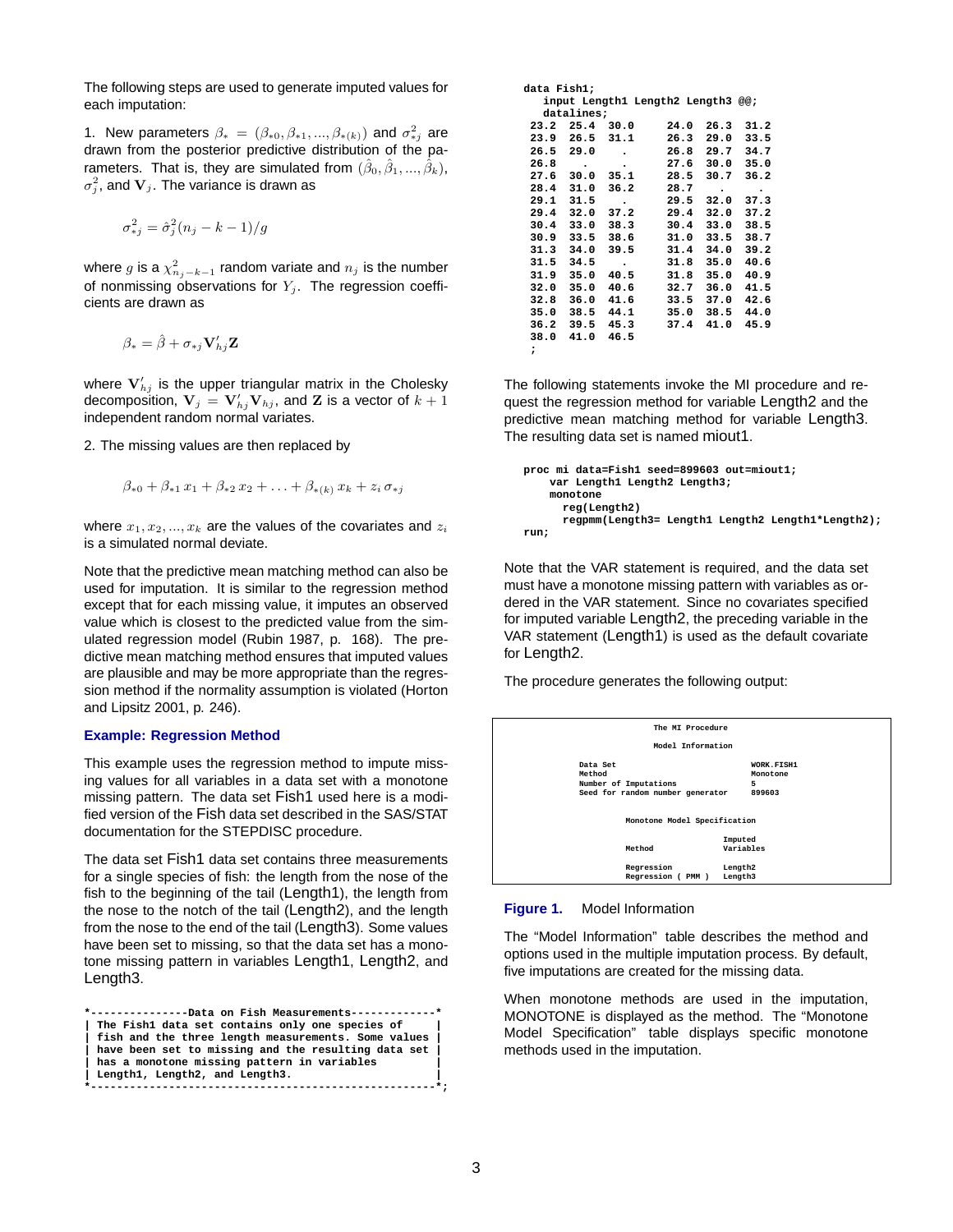|       |            |                      | Missing Data Patterns         |                               |              |
|-------|------------|----------------------|-------------------------------|-------------------------------|--------------|
|       |            |                      | Group Length1 Length2 Length3 |                               | Freq Percent |
|       | 1 X        | $\mathbf{x}$         | x                             | 30                            | 85.71        |
|       | $2 \times$ | $\mathbf{x}$         | $\bullet$                     | 3                             | 8.57         |
|       | 3 X        | $\ddot{\phantom{a}}$ | ٠                             | $\overline{\mathbf{2}}$       | 5.71         |
|       |            |                      |                               | ---------Group Means--------- |              |
| Group | Length1    |                      | Length2                       | Length3                       |              |
|       | 30.603333  |                      | 33.436667                     | 38.720000                     |              |
|       | 29.033333  |                      | 31.666667                     |                               | ٠            |
|       | 27.750000  |                      | ۰                             |                               | ٠            |

**Figure 2.** Missing Data Patterns

The "Missing Data Patterns" table lists distinct missing data patterns with corresponding frequencies and percents. Here, an 'X' means that the variable is observed in the corresponding group and a '.' means that the variable is missing. The variable means in each group are also displayed. The table also displays group-specific variable means.

The following statements produce a listing of the first ten observations of data set miout1 with imputed values.

```
proc print data=miout1 (obs=10);
run;
```

| Obs            | Imputation | Length1 | Length2 | Length3 |
|----------------|------------|---------|---------|---------|
|                |            | 23.2    | 25,4000 | 30.0    |
| $\overline{2}$ | 1          | 24.0    | 26,3000 | 31.2    |
| 3              |            | 23.9    | 26,5000 | 31.1    |
| 4              |            | 26.3    | 29,0000 | 33.5    |
| 5              |            | 26.5    | 29,0000 | 33.5    |
| 6              |            | 26.8    | 29,7000 | 34.7    |
| 7              |            | 26.8    | 29.1178 | 33.5    |
| 8              |            | 27.6    | 30,0000 | 35.0    |
| 9              |            | 27.6    | 30,0000 | 35.1    |
| 10             |            | 28.5    | 30,7000 | 36.2    |

# **Figure 3.** Output Data Set

#### **Propensity Score Method**

The propensity score is the conditional probability of assignment to a particular treatment given a vector of observed covariates (Rosenbaum and Rubin 1983). In the propensity score method, a propensity score is generated for each variable with missing values to indicate the probability of that observation being missing. The observations are then grouped based on these propensity scores, and an approximate Bayesian bootstrap imputation (Rubin 1987, p. 124) is applied to each group (Lavori, Dawson, and Shera 1995).

With a monotone missing pattern, the following steps are used to impute values for each variable  $Y_i$  with missing values:

1. Create an indicator variable  $R_j$  with the value 0 for observations with missing  $Y_i$  and 1 otherwise.

2. Fit a logistic regression model

$$
logit(p_j) = \beta_0 + \beta_1 X_1 + \beta_2 X_2 + \ldots + \beta_k X_k
$$

where  $X_1, X_2, ..., X_k$  are s set of covariates for  $Y_j$ ,  $p_j =$  $Pr(R_i = 0|X_1, X_2, ..., X_k)$ , and  $logit(p) = log(p/(1-p))$ . 3. Create a propensity score for each observation to estimate the probability that it is missing.

4. Divide the observations into a fixed number of groups (typically assumed to be five) based on these propensity scores.

5. Apply an approximate Bayesian bootstrap imputation to each group. In group  $k$ , suppose that  $Y_{obs}$  denotes the  $n_1$  observations with nonmissing  $Y_i$  values and  $Y_{mis}$  denotes the  $n_0$  observations with missing  $Y_i$ . The approximate Bayesian bootstrap imputation first draws  $n_1$  observations randomly with replacement from  $Y_{obs}$  to create a new data set  $Y_{obs}^*$ . This is a nonparametric analogue of drawing parameters from the posterior predictive distribution of the parameters. The process then draws the  $n_0$  values for  $Y_{mis}$ randomly with replacement from  $Y_{obs}^*$ .

Steps 1 through 5 are repeated sequentially for each variable with missing values.

Note that the propensity score method was originally designed for a randomized experiment with repeated measures on the response variables. The goal was to impute the missing values on the response variables. The method uses only the covariate information that is associated with whether the imputed variable values are missing. It does not use correlations among variables. It is effective for inferences about the distributions of individual imputed variables, such as an univariate analysis, but it is not appropriate for analyses involving relationship among variables, such as a regression analysis (Schafer 1999, p. 11). It can also produce badly biased estimates of regression coefficients when data on predictor variables are missing (Allison 2000).

#### **MCMC Method**

MCMC originated in physics as a tool for exploring equilibrium distributions of interacting molecules. In statistical applications, it is used to generate pseudorandom draws from multidimensional and otherwise intractable probability distributions via Markov chains. A Markov chain is a sequence of random variables in which the distribution of each element depends on the value of the previous one.

In MCMC, one constructs a Markov chain long enough for the distribution of the elements to stabilize to a common distribution. This stationary distribution is the distribution of interest. By repeatedly simulating steps of the chain, it simulates draws from the distribution of interest. Refer to Schafer (1997) for a detailed discussion of this method.

In Bayesian inference, information about unknown parameters is expressed in the form of a posterior probability distribution. MCMC has been applied as a method for exploring posterior distributions in Bayesian inference. That is, through MCMC, one can simulate the entire joint posterior distribution of the unknown quantities and obtain simulationbased estimates of posterior parameters that are of interest.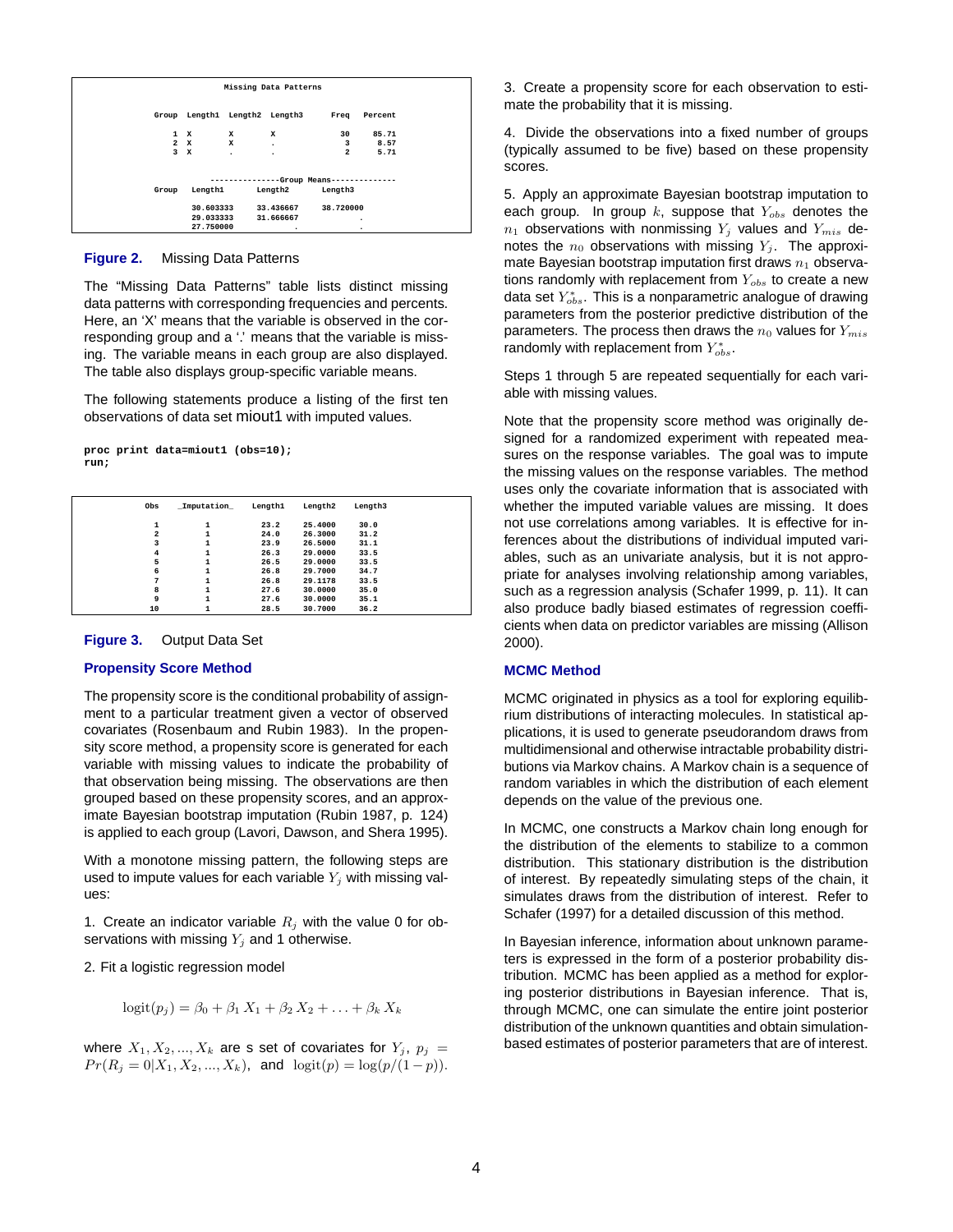Assuming that the data are from a multivariate normal distribution, data augmentation is applied to Bayesian inference with missing data by repeating the following steps:

#### 1. The imputation I-step:

With the estimated mean vector and covariance matrix, the I-step simulates the missing values for each observation independently. That is, if you denote the variables with missing values for observation i by  $Y_{i(mis)}$  and the variables with observed values by  $Y_{i(obs)}$ , then the I-step draws values for  $Y_{i(mis)}$  from a conditional distribution  $Y_{i(mis)}$  given  $Y_{i(obs)}$ .

#### 2. The posterior P-step:

The P-step simulates the posterior population mean vector and covariance matrix from the complete sample estimates. These new estimates are then used in the I-step. Without prior information about the parameters, a noninformative prior is used. You can also use other informative priors. For example, a prior information about the covariance matrix may be helpful to stabilize the inference about the mean vector for a near singular covariance matrix.

The two steps are iterated long enough for the results to be reliable for a multiply imputed data set (Schafer 1997, p. 72). The goal is to have the iterates converge to their stationary distribution and then to simulate an approximately independent draw of the missing values.

That is, with a current parameter estimate  $\theta^{(t)}$  at  $t^{th}$  iteration, the I-step draws  $Y_{mis}^{(t+1)}$  from  $p(Y_{mis}|Y_{obs},\theta^{(t)})$  and the P-step draws  $\theta^{(t+1)}$  from  $p(\theta|Y_{obs}, Y_{mis}^{(t+1)}).$ 

This creates a Markov chain

 $(Y_{mis}^{(1)}, \theta^{(1)})$  ,  $(Y_{mis}^{(2)}, \theta^{(2)})$  , ... ,

which converges in distribution to  $p(Y_{mis}, \theta | Y_{obs})$ .

# **Example: MCMC Method**

**;**

The following Fitness data set has been altered to contain an arbitrary missing pattern:

```
*-------------------Data on Physical Fitness--------------*
 | These measurements were made on men involved in a |
 | physical fitness course at N.C. State University. |
 | Certain values were changed to missing for the analysis.|
 | Only selected variables of |
 | Oxygen (intake rate, ml per kg body weight per minute), |
 | Runtime (time to run 1.5 miles in minutes), |
 | RunPulse (heart rate while running) are used. |
*--------------------------------------------------------*;
  data FitMiss;
      input Oxygen RunTime RunPulse @@;
      datalines;
    44.609 11.37 178 45.313 10.07 185
             54.297 8.65 156 59.571 . .
   49.874 9.22 . 44.811 11.63 176
            . 11.95 176 . 10.85 .
    39.442 13.08 174 60.055 8.63 170
    50.541 . . 37.388 14.03 186
            44.754 11.12 176 47.273 . .
    51.855 10.33 166 49.156 8.95 180
                             40.836 10.95 168 46.672 10.00 .
    46.774 10.25 . 50.388 10.08<br>39.407 12.63 174 46.080 11.17
    39.407 12.63 174 46.080 11.17 156
    45.441 9.63 164 . 8.92 .
                   45.118 159.203 12.88 168<br>186 50.545 9.93 148
    45.790 10.47 186 50.545 9.93 148
                             48.673 9.40 186 47.920 11.50 170
    47.467 10.50 170
```
The following statements use the MCMC method to impute missing values for all variables in a data set. The resulting data set is named miout2. These statements also create an iteration plot for the successive estimates of the mean of Oxygen and an autocorrelation function plot for the variable Oxygen.

```
proc mi data=FitMiss seed=42037921
       nimpute=3 out=miout2;
  mcmc timeplot(mean(Oxygen)) acfplot(mean(Oxygen));
  var Oxygen RunTime RunPulse;
run;
```

| The MI Procedure                 |                   |
|----------------------------------|-------------------|
| Model Information                |                   |
| Data Set                         | WORK FITMISS      |
| Method                           | <b>MCMC</b>       |
| Multiple Imputation Chain        | Single Chain      |
| Initial Estimates for MCMC       | EM Posterior Mode |
| Start.                           | Starting Value    |
| Prior                            | Jeffreys          |
| Number of Imputations            | 3                 |
| Number of Burn-in Iterations     | 200               |
| Number of Iterations             | 100               |
| Seed for random number generator | 42037921          |

# **Figure 4.** Model Information

By default, the procedure uses a single chain to create five imputations. It takes 200 burn-in iterations before the first imputation and 100 iterations between imputations. The burn-in iterations are used to make the iterations converge to the stationary distribution before the imputation.

The expectation-maximization (EM) algorithm (Little and Rubin 1987) is a technique that finds maximum likelihood estimates for parametric models for incomplete data. It can also be used to compute posterior modes, the parameter estimates with the highest observed-data posterior density.

By default, the procedure also uses the statistics from the available cases in the data as the initial estimates for the EM algorithm, the correlations are set to zero. The resulting EM estimate provides a good starting value with which to begin the MCMC process. Refer to Schafer (1997, p. 169) for suggested starting values for the algorithm.

|                         | Missing Data Patterns          |      |           |                         |                    |   |  |  |
|-------------------------|--------------------------------|------|-----------|-------------------------|--------------------|---|--|--|
|                         |                                | Run  | Run       |                         |                    |   |  |  |
| Group                   | Oxygen                         | Time | Pulse     | Freq                    | Percent            |   |  |  |
| 1                       | x                              | x    | x         | 21                      | 67.74              |   |  |  |
|                         | $\overline{a}$<br>$\mathbf{x}$ | x    | ٠         | 4                       | 12.90              |   |  |  |
|                         | 3<br>$\mathbf x$               |      | ٠         | 3                       | 9.68               |   |  |  |
|                         | 4<br>٠                         | x    | x         | 1                       | 3.23               |   |  |  |
|                         | 5<br>¥                         | x    | ٠         | $\overline{\mathbf{2}}$ | 6.45               |   |  |  |
|                         |                                |      |           |                         | -Group Means------ |   |  |  |
| Group                   |                                |      | Oxygen    | RunTime                 | RunPulse           |   |  |  |
| 1                       |                                |      | 46.353810 | 10.809524               | 171,666667         |   |  |  |
| $\overline{\mathbf{2}}$ |                                |      | 47.109500 | 10.137500               |                    |   |  |  |
| 3                       |                                |      | 52.461667 |                         |                    |   |  |  |
| 4                       |                                |      |           | 11,950000               | 176,000000         |   |  |  |
| 5                       |                                |      |           | 9.885000                |                    | ٠ |  |  |

#### **Figure 5.** Missing Data Patterns

The "Missing Data Patterns" table lists distinct missing data patterns. It shows that the data set does not have a monotone missing pattern.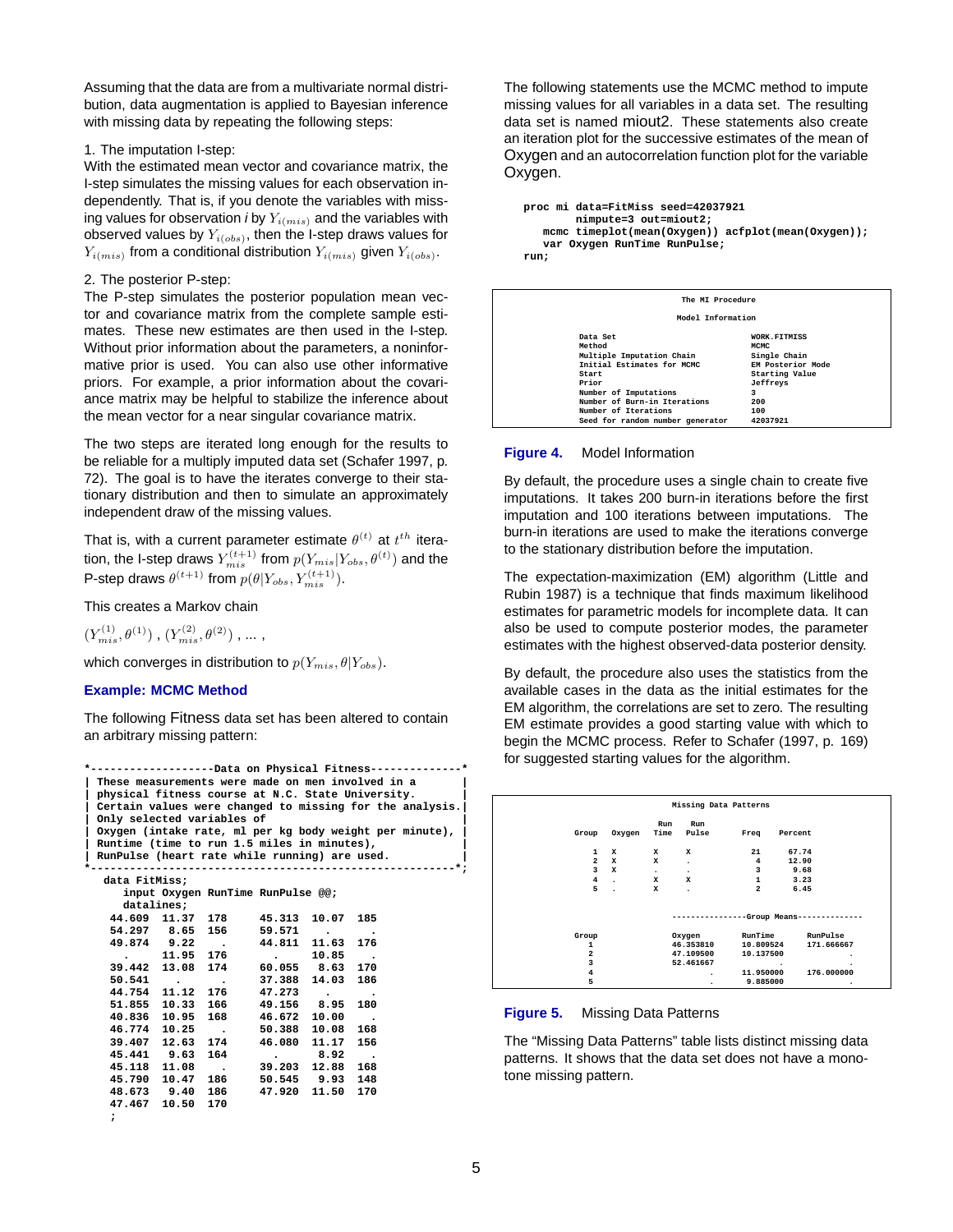

**Figure 6.** Time-Series Plot for Oxygen

With the TIMEPLOT(MEAN(Oxygen)) option, the procedure displays a time-series plot for the mean of Oxygen. The iterations during the burn-in period are indicated with negative iteration numbers in the plot. The plot shows no apparent trends for the variable Oxygen.



**Figure 7.** Autocorrelation Function Plot for Oxygen

With the ACFPLOT(MEAN(Oxygen)) option, an autocorrelation plot for the mean of Oxygen is displayed. It shows no significant positive or negative autocorrelation.

#### **Combining Inferences from Imputed Data Sets**

With  $m$  imputations, you can compute  $m$  different sets of the point and variance estimates for a parameter Q. Let  $\hat{Q}_i$  and  $\hat{U}_i$  be the point and variance estimates from the *i*th imputed data set,  $i=1, 2, ..., m$ . Then the point estimate for Q from multiple imputations is the average of the  $m$  complete-data estimates:

$$
\overline{Q} = \frac{1}{m} \sum_{i=1}^{m} \hat{Q}_i
$$

Let  $\overline{U}$  be the within-imputation variance, which is the average of the  $m$  complete-data estimates

$$
\overline{U} = \frac{1}{m} \sum_{i=1}^{m} \hat{U}_i
$$

and B be the between-imputation variance

$$
B = \frac{1}{m-1} \sum_{i=1}^{m} (\hat{Q}_i - \overline{Q})^2
$$

Then the variance estimate associated with  $\overline{Q}$  is the total variance

$$
T = \overline{U} + (1 + \frac{1}{m})B
$$

The statistic  $(Q - \overline{Q}) T^{-1/2}$  is approximately distributed as a t-distribution with  $v_m$  degrees of freedom (Rubin 1987), where

$$
v_m = (m-1)\left[1 + \frac{\overline{U}}{(1+m^{-1})B}\right]^2
$$

When the complete-data degrees of freedom  $v_0$  is small and there is only a modest proportion of missing data, the computed degrees of freedom,  $v_m$ , can be much larger than  $v_0$ , which is inappropriate. Barnard and Rubin (1999) recommend the use of an adjusted degrees of freedom,  $v_m^*$ .

$$
v_m^* = \left[\frac{1}{v_m} + \frac{1}{v_{obs}^2}\right]^{-1}
$$

where

$$
v_{obs}^{*} = \frac{v_0 + 1}{v_0 + 3} v_0 (1 - \gamma)
$$

$$
\gamma = \frac{(1 + m^{-1})B}{T}
$$

Similar to the univariate inferences, multivariate inferences based on Wald's tests can also be derived from the  $m$  imputed data sets.

# **Multiple Imputation Efficiency**

The degrees of freedom  $v_m$  depends on m and the ratio

$$
r = \frac{(1 + m^{-1})B}{\overline{U}}
$$

The ratio  $r$  is called the relative increase in variance due to nonresponse (Rubin 1987). When there is no missing information about  $Q$ , both values  $r$  and  $B$  are zero. With a large value of  $m$  or a small value of  $r$ , the degrees of freedom  $v_m$  will be large and the distribution will be approximately normal.

Another useful statistic about the nonresponse is the fraction of missing information about  $Q$ :

$$
\hat{\lambda} = \frac{r + 2/(v_m + 3)}{r + 1}
$$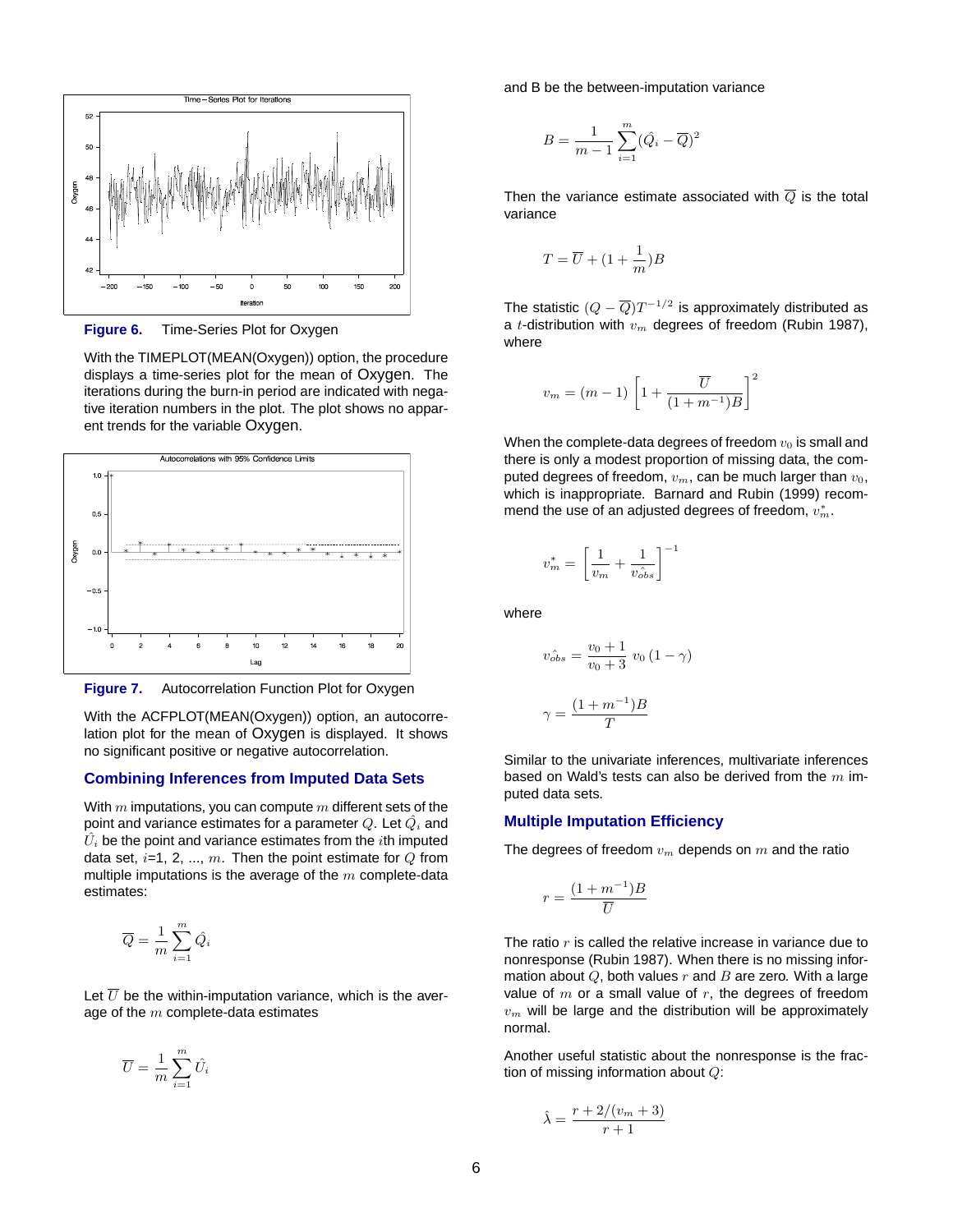The relative efficiency of using the finite  $m$  imputation estimator, rather than using an infinite number for the fully efficient imputation, in units of variance, is approximately a function of  $m$  and  $\lambda$ .

$$
RE=(1+\frac{\lambda}{m})^{-1}
$$

The following table shows the relative efficiencies with different values of m and  $\lambda$ . For cases with little missing information, only a small number of imputations are necessary for the MI analysis.

| $\boldsymbol{m}$ | 10%    | 20%    | 30%    | 50%    | 70%    |
|------------------|--------|--------|--------|--------|--------|
| 3                | 0.9677 | 0.9375 | 0.9091 | 0.8571 | 0.8108 |
| 5                | 0.9804 | 0.9615 | 0.9434 | 0.9091 | 0.8772 |
| 10               | 0.9901 | 0.9804 | 0.9709 | 0.9524 | 0.9346 |
| 20               | 0.9950 | 0.9901 | 0.9852 | 0.9756 | 0.9662 |

# **Imputation Model**

Multiple imputation inference assumes that the model (variables) used to analyze the multiply imputed data, referred to as the analyst's model, is the same as the model used to impute missing values, referred to as the imputer's model. In practice, the two models need not be the same, as explained by Schafer (1997, pp. 139–143), who discusses the consequences for various scenarios.

In general, you should include as many variables as you can in the imputer's model. To produce high-quality imputations for a particular variable, you should include variables that are potentially related to the imputed variable and variables that are potentially related to the missingness of the imputed variable (Schafer 1997, p. 143). The precision you lose by including unimportant predictors is usually a relatively small price to pay for strengthening the validity of subsequent analysis of the multiply imputed data set (Rubin 1996). However, at the same time, the process of model building and fitting must be kept feasible (Barnard and Meng, 1999, pp. 19–20).

Similar suggestions have been made by van Buuren, Boshuizen, and Knook (1999, p. 687). They recommend that the imputer's model include three sets of covariates: variables in the analyst's model, variables associated with the missingness of the imputed variable, and variables correlated with the imputed variable. They also recommend the removal of covariates not in the analyst's model if they have too many missing values for observations with missing values of the imputed variable.

It is good practice to supply a description of the imputer's model with the multiply imputed data set (Rubin 1996, p.479). The description should include information about the variables involved in the imputation and relationships among the variables which have been implicitly set to zero.

# **The MI Procedure**

The MI procedure provides three methods to create imputed data sets that can be analyzed using standard procedures.

The following statements are available in PROC MI:

```
PROC MI < options > ;
   BY variables ;
   EM < options > ;
   FREQ variable ;
   MCMC < options > ;
   MONOTONE < options > ;
   TRANSFORM transform ( variables ) ;
   VAR variables ;
```
The EM statement uses the EM algorithm to compute the maximum likelihood estimate (MLE) of the data with missing values, assuming a multivariate normal distribution for the data.

The MCMC statement uses a Markov chain Monte Carlo method to impute values for a data set with an arbitrary missing pattern, assuming a multivariate normal distribution for the data.

The MONOTONE statement specifies monotone methods to impute variables for a data set with a monotone missing pattern. Available options for the MONOTONE statement include REGRESSION, REGPMM, and PROPENSITY.

The TRANSFORM statement lists the variables to be transformed before the imputation process. The imputed values of these transformed variables will be reverse-transformed to the original forms before the imputation.

The VAR statement lists the numeric variables to be analyzed. If you omit the VAR statement, all numeric variables not listed in other statements are used.

The PROC MI statement is the only required statement in the MI procedure. Available options in the PROC MI statement include:

#### **NIMPUTE=**number

specifies the number of imputations. The default is NIMPUTE=5.

#### **OUT=**SAS-data-set

creates an output SAS data set in which to put the imputation results. The data set includes an identification variable, –IMPUTATION–, to identify the imputation number.

#### **SEED=**number

specifies a positive integer that is used to start the pseudorandom number generator. The default is a value generated from reading the time of day from the computer's clock. However, in order to be able to duplicate the result under identical situations, you must control the value of the seed explicitly rather than rely on the clock reading.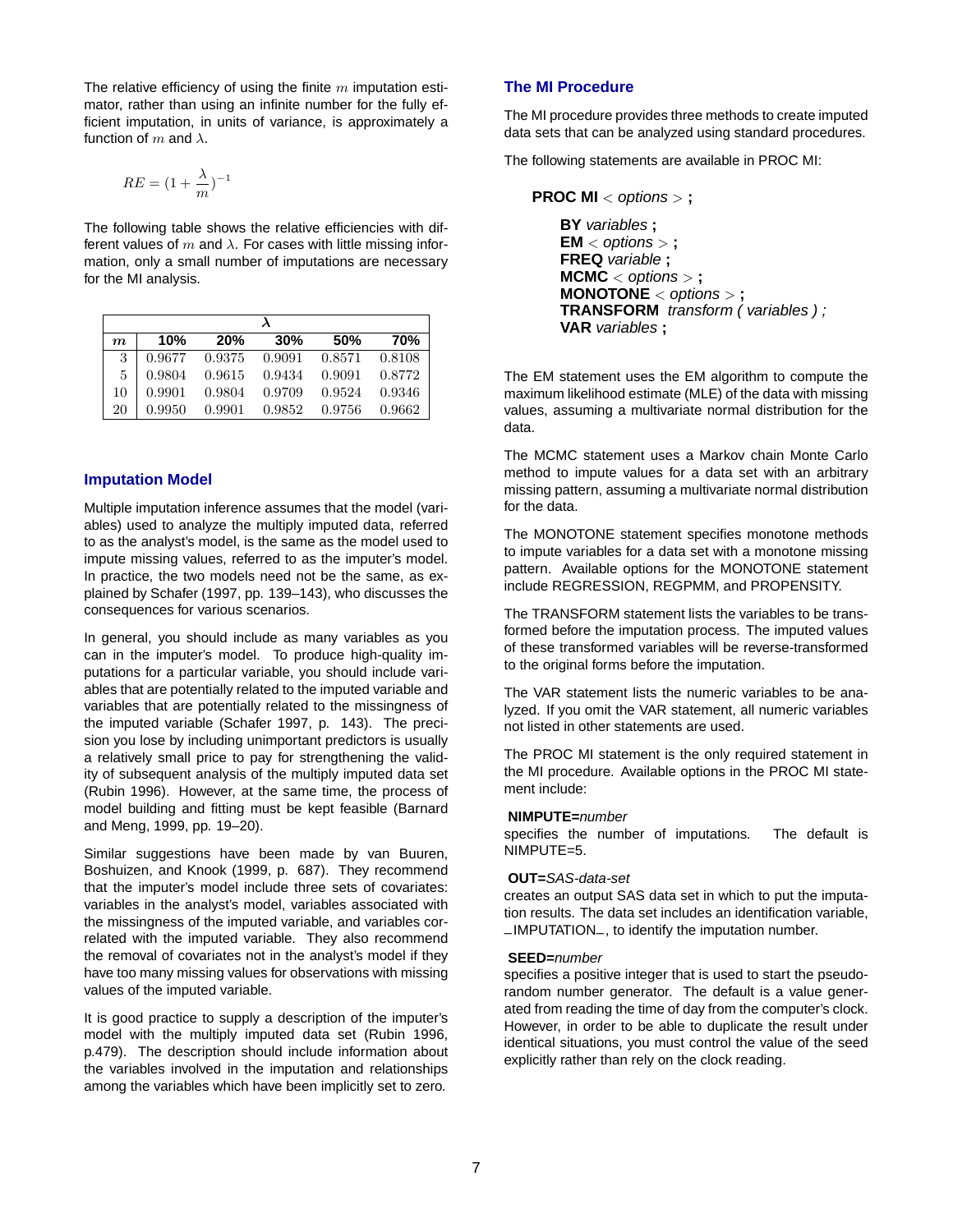If the default value is used, the seed information is displayed so that the results can be reproduced by specifying this seed with the SEED= option. You need to specify exactly the same seed number in the future to reproduce the same results.

Available options for the MCMC statement include:

#### **CHAIN=SINGLE | MULTIPLE**

specifies whether a single chain is used for all imputations or a separate chain is used for each imputation (Schafer 1997, pp. 137-138). The default is CHAIN=SINGLE.

# **IMPUTE=FULL | MONOTONE**

specifies whether a full-data imputation is used for all missing values or a monotone-data imputation is used for a subset of missing values to make the imputed data sets have a monotone missing pattern. The default is IMPUTE=FULL.

#### **PMM** <**(** variables**)**>

specifies the variables to be imputed with the predicted mean matching method. For each missing value in the variable, the predicted mean matching method imputes an observed value that is closest to the predicted value from the imputed model.

# **INITIAL=EM**

## **INITIAL=INPUT=**SAS-data-set

specifies the initial mean and covariance estimates to begin the MCMC process.

With INITIAL=EM, PROC MI uses the means and standard deviations from available cases as the initial estimates for the EM algorithm. The correlations are set to zero. The resulting estimates are used to begin the MCMC process.

You can also specify INITIAL=INPUT=SAS-data-set to use a SAS data set from which to obtain the initial estimates of the mean and covariance matrix for each imputation. The default is INITIAL=EM.

The following two options specify the number of iterations before the first imputation and between imputations:

#### **NBITER=**number

specifies the number of burn-in iterations before the first imputation in each chain. The default is NBITER=200.

#### **NITER=**number

specifies the number of iterations between imputations in a single chain. The default is NITER=100.

The following two options provide convergence checking for the MCMC process:

# **ACFPLOT** < ( options ) >

displays autocorrelation plots of parameters from iterations.

# **TIMEPLOT**  $\lt$  ( options )  $>$

displays time-series plots of parameters from iterations.

Available options for the MONOTONE statement are:

 $REGRESSON < (imputed < = effects >) >$ **REGPMM** < **(** imputed < **=** effects > **)** > **PROPENSITY** < **(** imputed < **=** effects > **)** >

specifies the regression method, the new predictive mean matching method, and the propensity scores method of variables. You can use the new effects specification option to use a different set of covariates for each imputed variable.

Although the MI procedure with a regression or MCMC method assumes multivariate normality, the inference by multiple imputation may be robust to departures from the multivariate normality if the amounts of missing information are not large. It often makes sense to use a normal model to create multiple imputations even when the observed data are somewhat nonnormal, as supported by the simulation studies described in Schafer (1997) and the original references therein.

## **The MIANALYZE Procedure**

From  $m$  imputations,  $m$  different sets of the point and variance estimates for a parameter  $Q$  can be computed. PROC MIANALYZE combines these results and generates valid statistical inferences about the parameter. Multivariate inferences can also be derived from the  $m$  imputed data sets.

The following statements are available in PROC MIANALYZE:

# **PROC MIANALYZE** < options > **;**

**BY** variables **; MODELEFFECTS** effects **; STDERR** variables **; TEST** equation1 <  $, \ldots$ , < equationk > > **;** 

The new MODELEFFECTS statement lists the effects in the data set to be analyzed. Each effect is a variable or a combination of variables, and is specified with a special notation using variable names and operators. This statement replaces the VAR statement, which was used in Releases 8.1 and 8.2 where only variables can be specified.

The new STDERR statement lists standard errors associated with effects in the MODELEFFECTS statement, when the input DATA= data set contains both parameter estimates and standard errors as variables in the data set.

The new TEST statement tests linear hypotheses about the parameters  $\beta$ . An F test is used to test jointly the null hypotheses  $(H_0: \mathbf{L}\beta = \mathbf{c})$  specified in a single TEST statement.

The PROC MIANALYZE and MODELEFFECTS statements are required. Available options in the PROC MIANALYZE statement are:

#### **ALPHA=**p

specifies that confidence limits are to be constructed for the parameter estimates with confidence level  $100(1-p)\%$ , where  $0 < p < 1$ . The default is ALPHA=0.05.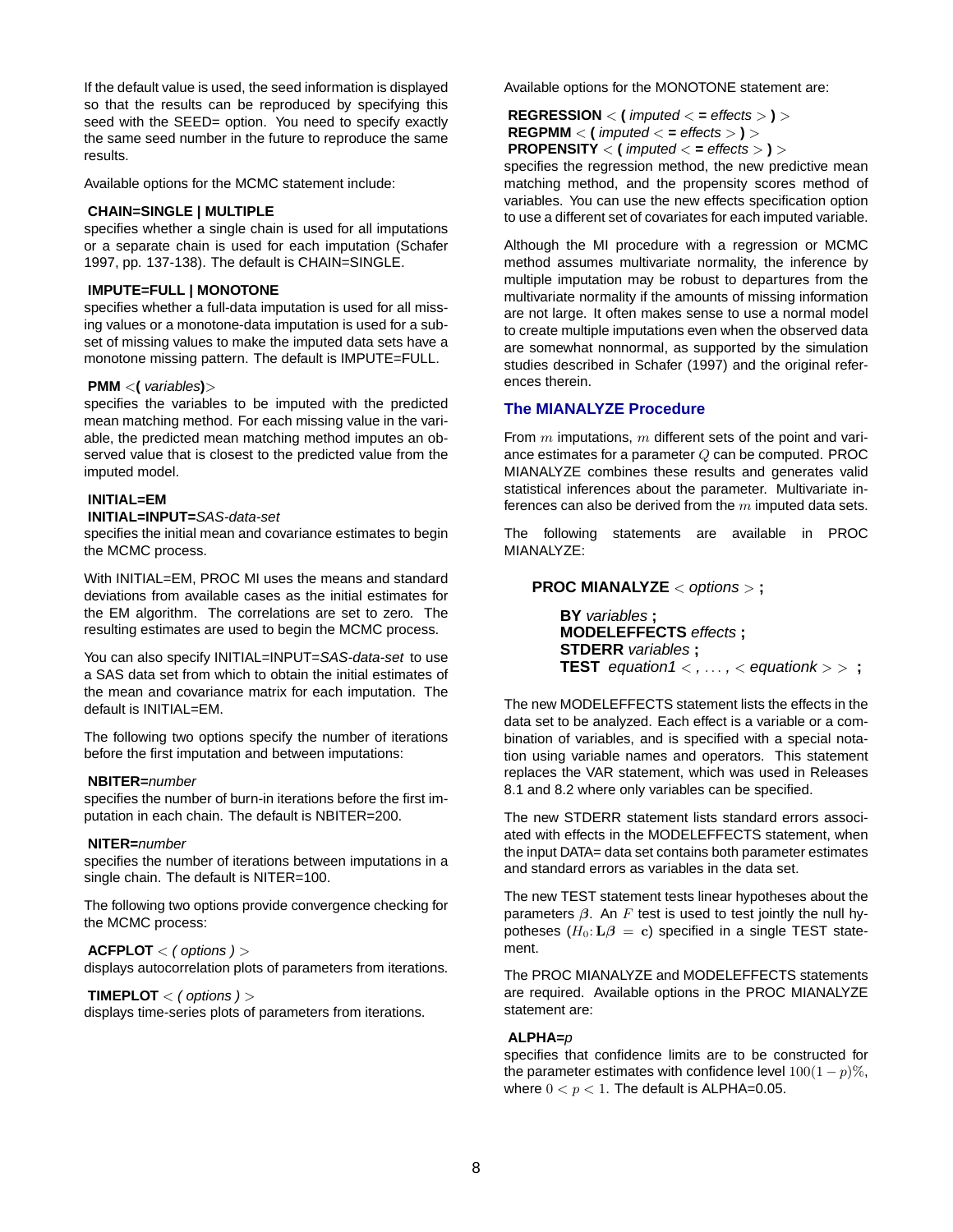### **EDF=**numbers

specifies the complete-data degrees of freedom for the parameter estimates. This is used to compute an adjusted degrees of freedom.

#### **MU0=**numbers

specifies the means under the null hypothesis in the *t*-test for location. If only one number is specified, that number is used for all variables. If more than one number is specified, you must use a MODELEFFECTS statement, and the specified numbers correspond to variables in the MODELEFFECTS statement.

## **MULT | MULTIVARIATE**

requests multivariate inference for the variables together.

# **DATA=**SAS-data-set

names a specially structured SAS data set to be analyzed by PROC MIANALYZE. The input data set must have a TYPE of COV, CORR, or EST. The parameter estimates and their associated covariance matrix from each imputed data set are read from the data set.

## **PARMINFO=**SAS-data-set

names an input SAS data set that contains parameter information associated with variables PRM1, PRM2,..., and so on. These variables are used as variables for parameters in a COVB= data set.

### **PARMS=**SAS-data-set

names a SAS data set that contains parameter estimates from imputed data sets.

#### **COVB=**SAS-data-set

names a SAS data set that contains covariance matrices of the parameter estimates from imputed data sets. If you use the COVB= option, the PARMS= option must also be specified.

#### **XPXI=**SAS-data-set

names a SAS data set that contains X'X inverse matrices related to the parameter estimates from imputed data sets. If you use the XPXI= option, the PARMS= option must also be specified. In this case, PROC MIANALYZE also reads the standard errors of the estimates from the PARMS= data. The standard errors and X'X inverse matrices are used to derive the covariance matrices.

# **Input Data Sets**

The appropriate input specification depends on the type of inference and the SAS procedure you used to create the data sets. You specify input data sets based on the type of inference you requested. For univariate inference, you can use one of the following options:

- a DATA= data set, which provides both parameter estimates and the associated standard errors.
- a DATA= type EST, COV, or CORR data set, which provides both parameter estimates and the associated standard errors either explicitly (type CORR) or through the covariance matrix (type EST, COV).
- PARMS= data set, which provides both parameter estimates and the associated standard errors.

For multivariate inference, which includes the testing of linear hypotheses about parameters, you can use one of the following option combinations:

- a DATA= type EST, COV, or CORR data set, which provides parameter estimates and the associated covariance matrix either explicitly (type EST, COV) or through the correlation matrix and standard errors (type CORR) in a single data set.
- PARMS= and COVB= data sets, which provide parameter estimates in a PARMS= data set and the associated covariance matrix in a COVB= data set.
- PARMS=, COVB=, and PARMINFO= data sets, which provide parameter estimates in a PARMS= data set, the associated covariance matrix in a COVB= data set with variables named PRM1, PRM2, ..., and the effects associated with these variables in a PARMINFO= data set.
- PARMS= and XPXI= data sets, which provide parameter estimates and the associated standard errors in a PARMS= data set and the associated  $(X^{\prime}X)^{-1}$  matrix in an XPXI= data set.

The appropriate combination depends on the type of inference and the SAS procedure you used to create the data sets. For instance, if you used PROC REG to create an OUTEST= data set containing the parameter estimates and covariance matrix, you would use the DATA= option to read the OUTEST= data set.

# **Examples**

The following statements generate five imputed data sets to be used in this section.

```
proc mi data=FitMiss noprint out=outmi seed=3237851;
  var Oxygen RunTime RunPulse;
run;
```
#### **Example 1. Reading Means and Standard Errors from Variables in a DATA= Data Set**

This example creates an ordinary SAS data set that contains sample means and standard errors computed from imputed data sets. These estimates are then combined to generate valid univariate inferences about the population means.

The following statements use the UNIVARIATE procedure to generate sample means and standard errors for the variables in each imputed data set.

| proc univariate data=outmi noprint;            |
|------------------------------------------------|
| var Oxygen RunTime RunPulse:                   |
| output out=outuni mean=Oxygen RunTime RunPulse |
| stderr=SOxygen SRunTime SRunPulse;             |
| by Imputation :                                |
| run:                                           |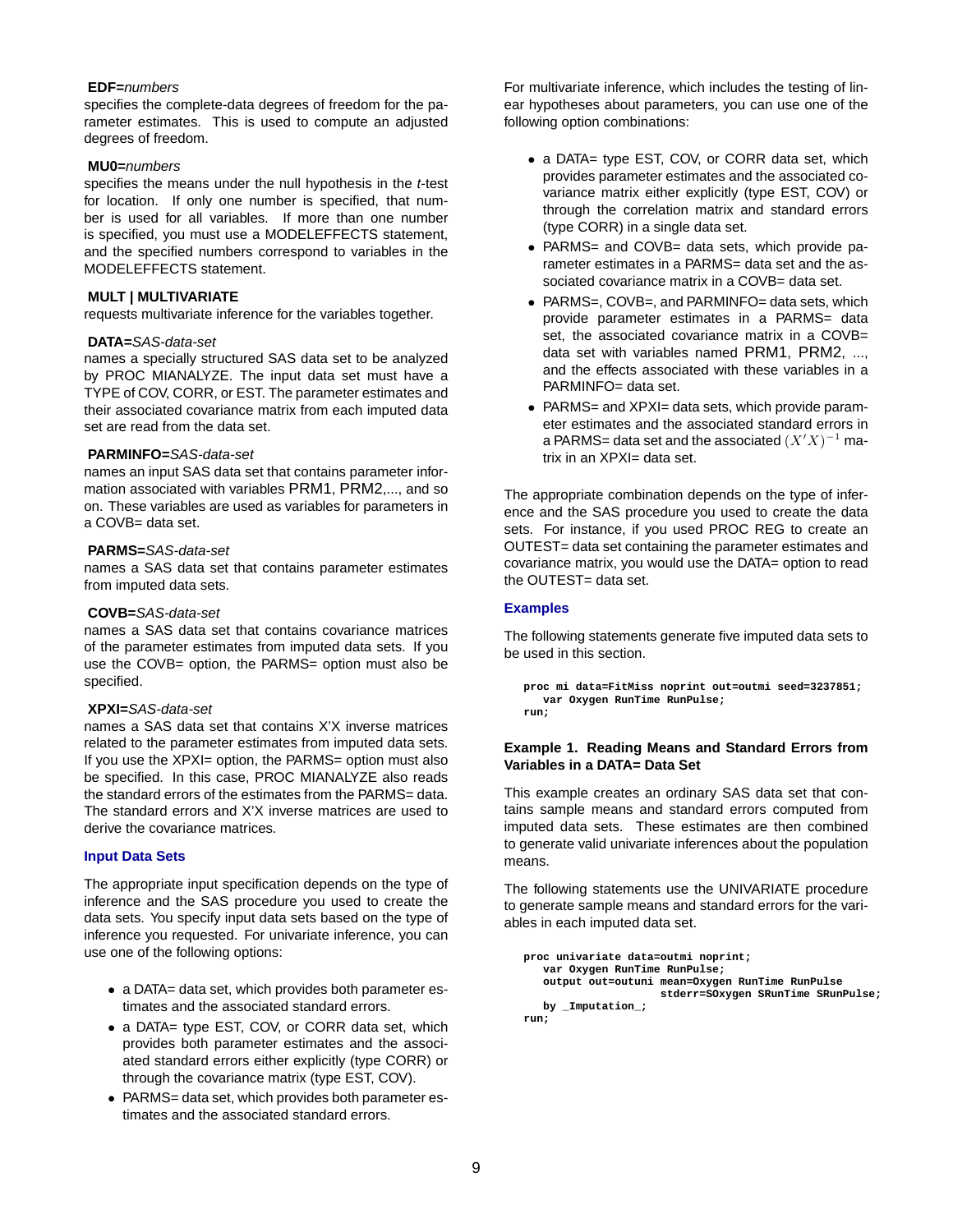The following statements display the output data set from PROC UNIVARIATE:

```
proc print data=outuni;
  title 'UNIVARIATE Means and Standard Errors';
run;
```

|                |                |         | UNIVARIATE Means and Standard Errors |         |         |         |         |  |
|----------------|----------------|---------|--------------------------------------|---------|---------|---------|---------|--|
|                |                |         |                                      | Run     |         | SRun    | SRun    |  |
| Obs            | Imputation     | Oxygen  | RunTime                              | Pulse   | SOxvgen | Time    | Pulse   |  |
| 1              | 1              | 47.0120 | 10.4441                              | 171.216 | 0.95984 | 0.28520 | 1.59910 |  |
| $\overline{2}$ | $\overline{a}$ | 47.0451 | 10.5401                              | 170.005 | 0.93008 | 0.26338 | 1.77583 |  |
| 3              | 3              | 46.9630 | 10.4624                              | 172.652 | 0.98626 | 0.28930 | 1.74034 |  |
| $\overline{4}$ | $\overline{4}$ | 46.8488 | 10.6020                              | 172.730 | 0.95865 | 0.25038 | 1.74767 |  |
| 5              | 5              | 46.9786 | 10.4918                              | 171.826 | 0.99090 | 0.26286 | 1.92357 |  |
|                |                |         |                                      |         |         |         |         |  |

#### **Figure 8.** UNIVARIATE Output Data Set

The following statements combine the means and standard errors from imputed data sets, The EDF= option requests that the adjusted degrees of freedom be used in the analysis. For sample means based on 31 observations, the complete-data error degrees of freedom is 30.

```
proc mianalyze data=outuni edf=30;
   modeleffects Oxygen RunTime RunPulse;
   stderr SOxygen SRunTime SRunPulse;
run;
```

|                |                                          | The MIANALYZE Procedure |                                           |        |  |
|----------------|------------------------------------------|-------------------------|-------------------------------------------|--------|--|
|                |                                          | Model Information       |                                           |        |  |
|                | Data Set<br>Number of Imputations        | 5                       | WORK, OUTUNI                              |        |  |
|                | Multiple Imputation Variance Information |                         |                                           |        |  |
|                |                                          |                         | ---------------Variance------------------ |        |  |
| Parameter      | <b>Between</b>                           | Within                  | Total                                     | DF     |  |
| OXYGEN         |                                          |                         | 0.005557 0.931989 0.938657 27.972         |        |  |
| <b>RUNTIME</b> | 0.004072                                 | 0.073238                | 0.078124 25.754                           |        |  |
| RUNPULSE       |                                          |                         | 1.272250 3.098789 4.625490                | 12.469 |  |
|                | Multiple Imputation Variance Information |                         |                                           |        |  |
|                |                                          | Relative                | Fraction                                  |        |  |
|                |                                          | Increase                | Missing                                   |        |  |
|                | Parameter                                | in Variance Information |                                           |        |  |
|                | OXYGEN                                   |                         | 0.007155 0.007129                         |        |  |
|                | <b>RIINTIME</b>                          | 0.066724                | 0.064379                                  |        |  |
|                | RIINPULSE                                | 0.492676                | 0.363798                                  |        |  |
|                |                                          |                         |                                           |        |  |

**Figure 9.** Multiple Imputation Variance Information

The "Model Information" table lists the input data set(s) and the number of imputations.

The "Multiple Imputation Variance Information" table displays the between-imputation variance, within-imputation variance, and total variance for each univariate inference. It also displays the degrees of freedom for the total variance. The relative increase in variance due to missing values and the fraction of missing information for each variable are also displayed.

|                |                 | The MIANALYZE Procedure                 |         |                     |                                 |        |  |
|----------------|-----------------|-----------------------------------------|---------|---------------------|---------------------------------|--------|--|
|                |                 | Multiple Imputation Parameter Estimates |         |                     |                                 |        |  |
| Parameter      | Estimate        |                                         |         |                     | Std Error 95% Confidence Limits | DF     |  |
| OXYGEN         | 46.969511       |                                         |         | 0.968843 44.9848    | 48.9542                         | 27.972 |  |
| <b>RUNTIME</b> | 10.508089       |                                         |         |                     | 0.279507 9.9333 11.0829 25.754  |        |  |
| RINPIILSE      | 171.685634      |                                         |         | 2.150695 167.0191   | 176.3521 12.469                 |        |  |
|                |                 | Multiple Imputation Parameter Estimates |         |                     |                                 |        |  |
|                | Parameter       |                                         | Minimum | Maximum             |                                 |        |  |
|                | OXYGEN          |                                         |         | 46.848766 47.045131 |                                 |        |  |
|                | <b>RUNTIME</b>  |                                         |         | 10.444149 10.602007 |                                 |        |  |
|                |                 | RUNPULSE 170.004535                     |         | 172.729655          |                                 |        |  |
|                |                 | Multiple Imputation Parameter Estimates |         |                     |                                 |        |  |
|                |                 |                                         |         | $t$ for $H0:$       |                                 |        |  |
|                | Parameter       | Theta0 Parameter=Theta0                 |         |                     | Pr >  t                         |        |  |
|                | OXYGEN          | $\mathbf 0$                             |         |                     | $48.48$ <.0001                  |        |  |
|                | <b>RUNTIME</b>  | 0                                       |         |                     | $37.60 \times 0001$             |        |  |
|                | <b>RUNPULSE</b> | 0                                       |         | 79.83               | < .0001                         |        |  |
|                |                 |                                         |         |                     |                                 |        |  |

**Figure 10.** Multiple Imputation Parameter Estimates

The "Multiple Imputation Parameter Estimates" table displays the estimated mean and corresponding standard error for each variable. The table also displays a 95% confidence interval for the mean and a  $t$  statistic with the associated p-value for testing the hypothesis that the mean is equal to the value specified. You can use the THETA0= option to specify the value for the null hypothesis, which is zero by default. The table also displays the minimum and maximum parameter estimates from the imputed data sets.

#### **Example 2. Reading Regression Results from a DATA= EST Data Set**

This example creates an EST type data set that contains regression coefficients and their corresponding covariance matrices computed from imputed data sets. These estimates are then combined to generate valid statistical inferences about the regression model.

The following statements use the REG procedure to generate regression coefficients:

```
proc reg data=outmi outest=outreg covout noprint;
  model Oxygen= RunTime RunPulse;
 by _Imputation_;
run;
```
The following statements display regression coefficients and their covariance matrices.

```
proc print data=outreg(obs=8);
  var _Imputation_ _Type_ _Name_
      Intercept RunTime RunPulse;
  title 'Parameter Estimates from Imputed Data Sets';
run;
```

| REG Model Coefficients and Covariance matrices |                |              |             |           |            |            |  |  |
|------------------------------------------------|----------------|--------------|-------------|-----------|------------|------------|--|--|
| Obs                                            | Imputation     | TYPE         | <b>NAME</b> | Intercept | RunTime    | RunPulse   |  |  |
| 1                                              | 1              | <b>PARMS</b> |             | 86.544    | $-2.82231$ | $-0.05873$ |  |  |
| $\overline{a}$                                 | 1              | COV          | Intercept   | 100.145   | $-0.53519$ | $-0.55077$ |  |  |
| 3                                              | 1              | COV          | RunTime     | $-0.535$  | 0.10774    | $-0.00345$ |  |  |
| $\overline{\bf 4}$                             | 1              | COV          | RunPulse    | $-0.551$  | $-0.00345$ | 0.00343    |  |  |
| 5                                              | $\overline{a}$ | <b>PARMS</b> |             | 92.451    | $-2.89662$ | $-0.08750$ |  |  |
| 6                                              | $\overline{a}$ | COV          | Intercept   | 64.527    | $-0.37466$ | $-0.35512$ |  |  |
| 7                                              | $\overline{a}$ | COV          | RunTime     | $-0.375$  | 0.10754    | $-0.00446$ |  |  |
| 8                                              | $\overline{a}$ | COV          | RunPulse    | $-0.355$  | $-0.00446$ | 0.00237    |  |  |

**Figure 11.** EST Type Data Set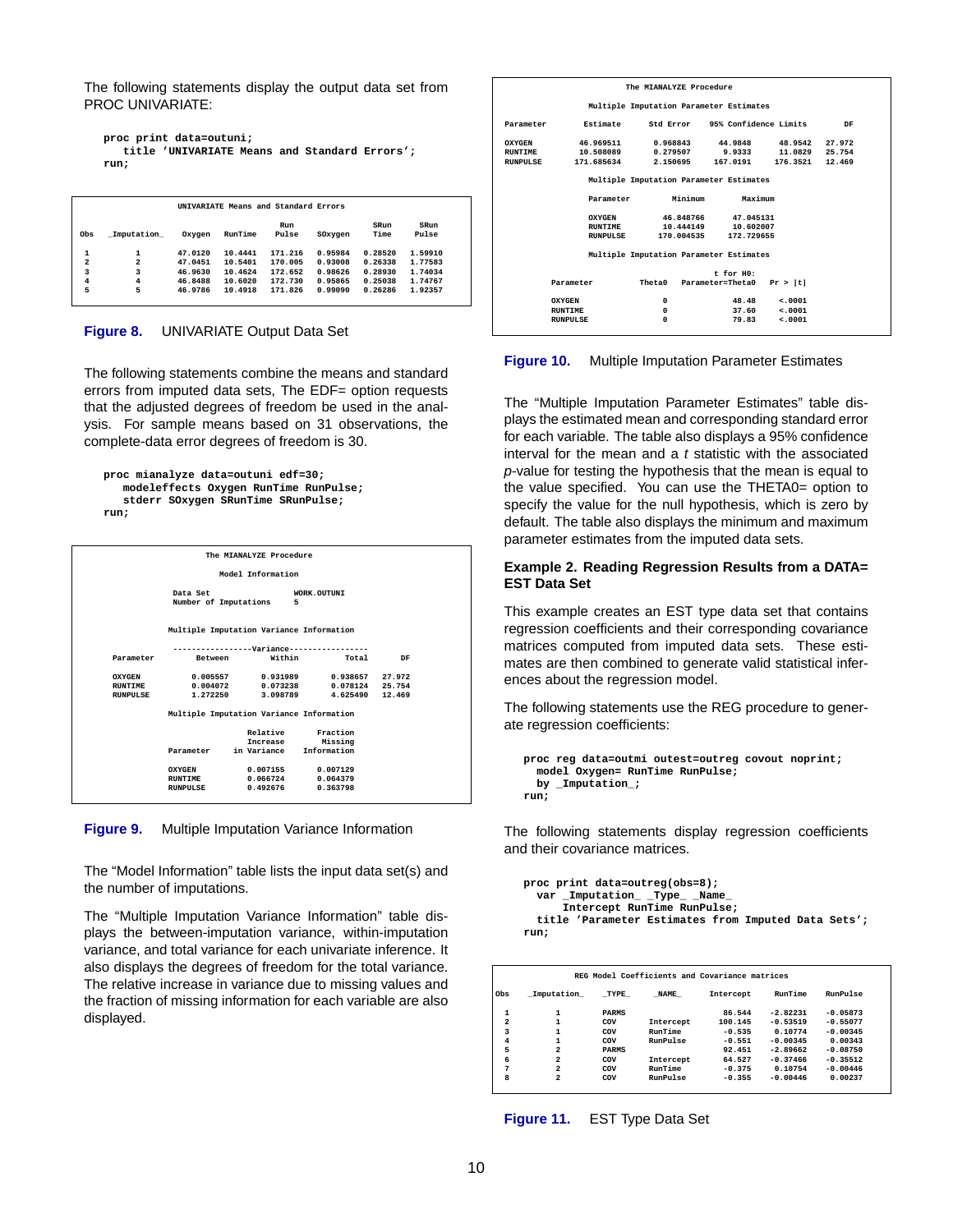The following statements combine the results from the imputed data sets. The EDF= option is specified to request that the adjusted degrees of freedom be used in the analysis. For a regression model with three independent variables (including the Intercept) and 31 observations, the complete-data error degrees of freedom is 28.

#### **proc mianalyze data=outreg edf=28; modeleffects Intercept RunTime RunPulse; run;**

| The MIANALYZE Procedure |                                            |                 |                                          |                  |    |  |  |  |  |  |  |  |
|-------------------------|--------------------------------------------|-----------------|------------------------------------------|------------------|----|--|--|--|--|--|--|--|
|                         | Multiple Imputation Variance Information   |                 |                                          |                  |    |  |  |  |  |  |  |  |
|                         | -----------------Variance----------------- |                 |                                          |                  |    |  |  |  |  |  |  |  |
|                         | Parameter                                  | <b>Between</b>  | Within                                   | Total            | DF |  |  |  |  |  |  |  |
|                         | <b>INTERCEP</b>                            | 7.405948        | 80.807859                                | 89.694996 22.306 |    |  |  |  |  |  |  |  |
|                         | <b>RUNTIME</b>                             | 0.033768        | 0.114730                                 | 0.155252 14.558  |    |  |  |  |  |  |  |  |
|                         | <b>RUNPULSE</b>                            | 0.000182        | 0.002720                                 | 0.002938 23.468  |    |  |  |  |  |  |  |  |
|                         |                                            |                 | Multiple Imputation Variance Information |                  |    |  |  |  |  |  |  |  |
|                         |                                            |                 | Relative                                 | Fraction         |    |  |  |  |  |  |  |  |
|                         |                                            |                 | <b>Increase</b>                          | Missing          |    |  |  |  |  |  |  |  |
|                         |                                            | Parameter       | in Variance                              | Information      |    |  |  |  |  |  |  |  |
|                         |                                            | <b>INTERCEP</b> | 0.109979                                 | 0.103472         |    |  |  |  |  |  |  |  |
|                         |                                            | <b>RUNTIME</b>  | 0.353194                                 | 0.284956         |    |  |  |  |  |  |  |  |
|                         |                                            | RIINPIILSE      | 0.080115                                 | 0.076709         |    |  |  |  |  |  |  |  |

#### **Figure 12.** Variance Information

The "Multiple-Imputation Variance Information" table displays the between-imputation, within-imputation, and total variances for combining complete-data inferences.

|                 |                 | Multiple Imputation Parameter Estimates |                                 |                       |        |
|-----------------|-----------------|-----------------------------------------|---------------------------------|-----------------------|--------|
| Parameter       | Estimate        | Std Error                               |                                 | 95% Confidence Limits | DF     |
| <b>INTERCEP</b> |                 | 91.396566 9.470744                      | 71.77107                        | 111.0221              | 22.306 |
| <b>RUNTIME</b>  | $-2.980954$     | 0.394020                                | $-3.82302$                      | $-2.1389$             | 14.558 |
| RINPIILSE       |                 | $-0.076286$ $0.054202$                  | $-0.18829$                      | 0.0357                | 23.468 |
|                 |                 | Multiple Imputation Parameter Estimates |                                 |                       |        |
|                 | Parameter       | Minimum                                 |                                 | Maximum               |        |
|                 | <b>INTERCEP</b> |                                         | 86.544034                       | 92.930137             |        |
|                 | <b>RIINTIME</b> |                                         | $-3.199326$                     | $-2.822311$           |        |
|                 | <b>RINPULSE</b> |                                         | $-0.091658$                     | $-0.058729$           |        |
|                 |                 | Multiple Imputation Parameter Estimates |                                 |                       |        |
|                 |                 |                                         | $t$ for $H0$ :                  |                       |        |
|                 | Parameter       |                                         | Theta0 Parameter=Theta0 Pr >  t |                       |        |
|                 | <b>INTERCEP</b> | $\Omega$                                |                                 | 9.65<br>< 0.001       |        |
|                 | <b>RUNTIME</b>  | $\mathbf 0$                             |                                 | $-7.57$ <.0001        |        |
|                 | <b>RUNPULSE</b> | 0                                       |                                 | 0.1724<br>$-1.41$     |        |



The "Multiple-Imputation Parameter Estimates" table displays the estimated mean and standard error of the mean for each variable. The inferences are based on the  $t$ distribution.

## **Example 3. Reading Mixed Model Results from PARMS= and COVB= Data Sets**

This example creates data sets containing parameter estimates and covariance matrices computed by a mixed model analysis for a set of imputed data sets. These estimates are then combined to generate valid statistical inferences about the parameters.

The following PROC MIXED statements generate the fixedeffect parameter estimates and covariance matrix for each imputed data set:

```
proc mixed data=outmi;
   model Oxygen= RunTime RunPulse
                 RunTime*RunPulse/solution covb;
   by _Imputation_;
   ods output SolutionF=mixparms CovB=mixcovb;
run;
```
The following statements display parameter estimates from the first two imputed data sets.

```
proc print data=mixparms (obs=8);
   var _Imputation_ Effect Estimate StdErr;
   title 'MIXED Model Coefficients';
run;
```

| MIXED Model Coefficients |                         |                  |            |         |  |  |  |
|--------------------------|-------------------------|------------------|------------|---------|--|--|--|
| Obs                      | Imputation              | <b>Effect</b>    | Estimate   | StdErr  |  |  |  |
| 1                        | 1                       | Intercept        | 148.09     | 81.5231 |  |  |  |
| $\overline{a}$           | 1                       | RunTime          | $-8.8115$  | 7.8794  |  |  |  |
| 3                        | 1                       | <b>RunPulse</b>  | $-0.4123$  | 0.4684  |  |  |  |
| $\overline{4}$           | 1                       | RunTime*RunPulse | 0.03437    | 0.04517 |  |  |  |
| 5                        | 2                       | Intercept        | 164.64     | 55.4039 |  |  |  |
| 6                        | $\overline{a}$          | RunTime          | $-10.0189$ | 5.4193  |  |  |  |
| 7                        | $\overline{\mathbf{2}}$ | <b>RunPulse</b>  | $-0.5068$  | 0.3221  |  |  |  |
| 8                        | $\overline{a}$          | RunTime*RunPulse | 0.04130    | 0.03137 |  |  |  |

# **Figure 14.** MIXED Model Coefficients

The following statements display the covariance matrices associated with the parameter estimates from the first two imputed data sets. Note that the variables Col1, Col2, Col3, and Col4 are used to identify the effects Intercept, RunTime, RunPulse, and RunTime\*RunPulse through the variable Row.

```
proc print data=mixcovb (obs=8);
 var _Imputation_ Row Effect Col1 Col2 Col3 Col4;
  title 'Covariance Matrices';
run;
```

| Covariance Matrices |                           |  |                           |                   |         |                                    |                    |  |  |
|---------------------|---------------------------|--|---------------------------|-------------------|---------|------------------------------------|--------------------|--|--|
|                     | Obs Imputation Row Effect |  |                           | C <sub>0</sub> 11 | Co12    | Co13                               | Co14               |  |  |
| ı                   | 1                         |  | 1 Intercept               | 6646.01           |         | $-637.40 - 38.1515$                | 3.6542             |  |  |
| $\overline{a}$      | 1                         |  | 2 RunTime                 | $-637.40$         | 62.0842 | 3.6548                             | $-0.3556$          |  |  |
| 3                   | 1                         |  | 3 RunPulse                | $-38.1515$ 3.6548 |         |                                    | $0.2194 - 0.02099$ |  |  |
| $\overline{4}$      | 1                         |  | 4 RunTime*RunPulse        |                   |         | $3.6542 -0.3556 -0.02099 0.002040$ |                    |  |  |
| 5                   | $\overline{a}$            |  | 1 Intercept               |                   |         | $3069.59 - 296.99 - 17.8108$       | 1.7201             |  |  |
| 6                   | $\overline{a}$            |  | 2 RunTime                 | $-296.99$         | 29.3690 | 1.7186                             | $-0.1697$          |  |  |
| 7                   | $\overline{a}$            |  | 3 RunPulse                | $-17.8108$        | 1.7186  |                                    | $0.1038 - 0.00999$ |  |  |
| 8                   | $\overline{a}$            |  | 4 RunTime*RunPulse 1.7201 |                   |         | $-0.1697 - 0.00999 0.000984$       |                    |  |  |

# **Figure 15.** MIXED Covariance Matrices

For univariate inference, only parameter estimates and their associated standard errors are needed. The following statements use the MIANALYZE procedure with the input PARMS= data set to produce univariate results.

```
proc mianalyze parms=mixparms edf=28;
  modeleffects Intercept RunTime RunPulse
                RunTime*RunPulse;
```
**run;**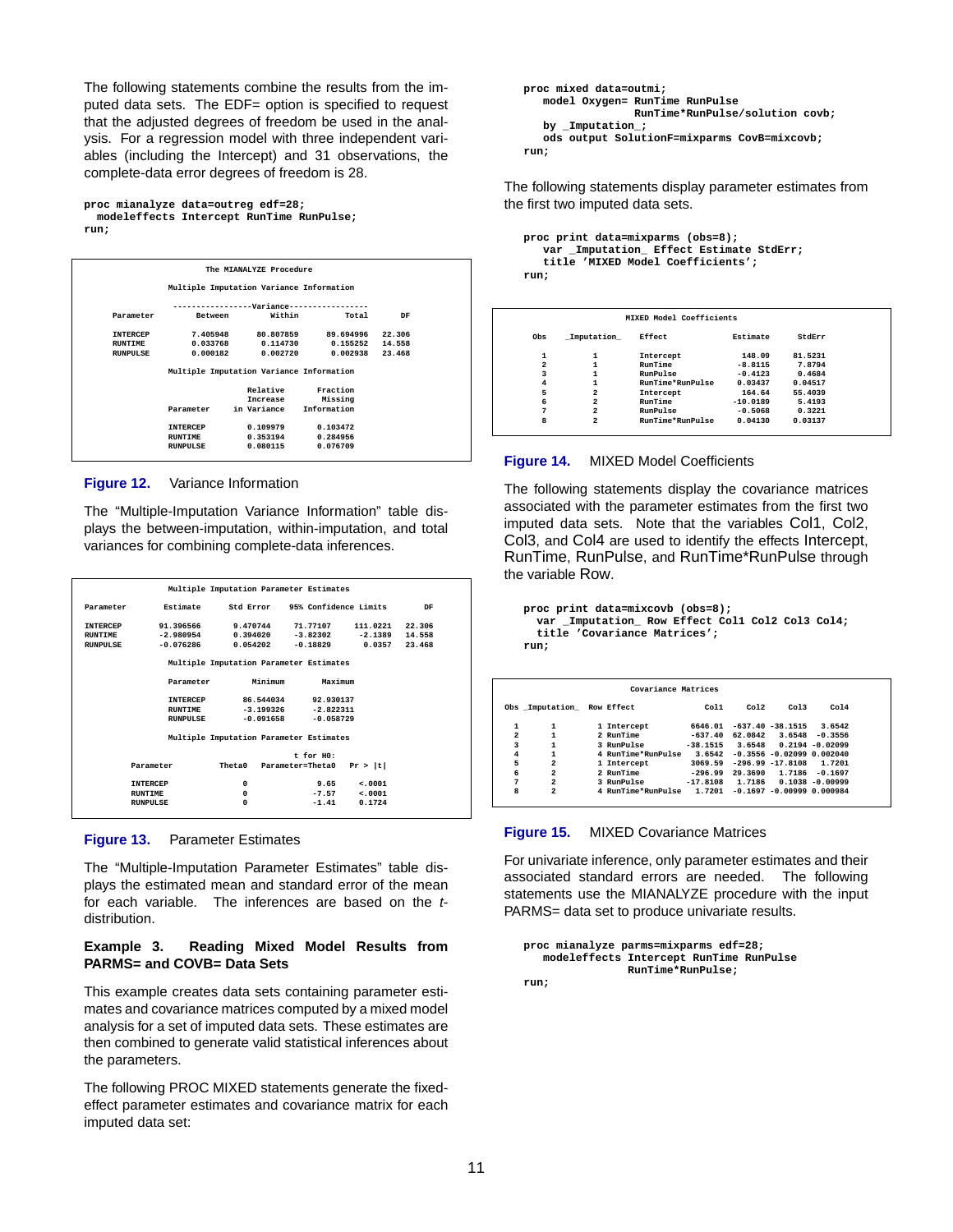|                  |                                          | The MIANALYZE Procedure |                                            |        |
|------------------|------------------------------------------|-------------------------|--------------------------------------------|--------|
|                  | Multiple Imputation Variance Information |                         |                                            |        |
|                  |                                          |                         | ----------------Variance------------------ |        |
| Parameter        | <b>Between</b>                           | Within                  | Total                                      | DF     |
| <b>INTERCEPT</b> |                                          | 2188.564843 4757.824063 | 7384.101874                                | 11.004 |
| <b>RUNTIME</b>   | 22.088771                                | 45.308732               | 71.815257 10.574                           |        |
| RINPIILSE        | 0.067241                                 | 0.157601                | 0.238290 11.575                            |        |
| RUNTIME*RUNPULSE | 0.000682                                 | 0.001493                | 0.002312                                   | 11.06  |
|                  | Multiple Imputation Variance Information |                         |                                            |        |
|                  |                                          | Relative                | Fraction                                   |        |
|                  |                                          | Increase                | Missing                                    |        |
| Parameter        |                                          | in Variance             | Information                                |        |
| <b>INTERCEPT</b> |                                          | 0.551991                | 0.392889                                   |        |
| <b>RINTIME</b>   |                                          | 0.585020                | 0.408084                                   |        |
| RINPULSE         |                                          |                         | 0.511988 0.373534                          |        |
|                  | RUNTIME*RUNPULSE                         | 0.547921                | 0.390968                                   |        |

**Figure 16.** Multiple Imputation Variance Information

The "Multiple Imputation Variance Information" table displays the between-imputation, within-imputation, and total variances for combining complete-data inferences.

| The MIANALYZE Procedure                 |                                                            |           |  |                                 |                  |        |  |  |  |  |
|-----------------------------------------|------------------------------------------------------------|-----------|--|---------------------------------|------------------|--------|--|--|--|--|
| Multiple Imputation Parameter Estimates |                                                            |           |  |                                 |                  |        |  |  |  |  |
| Parameter                               | Estimate                                                   |           |  | Std Error 95% Confidence Limits |                  | DF     |  |  |  |  |
| <b>INTERCEPT</b>                        | 158.762699                                                 | 85.930797 |  | $-30.3612$                      | 347.8866         | 11.004 |  |  |  |  |
| <b>RUNTIME</b>                          | -9.596869                                                  |           |  | 8.474388 -28.3409               | 9.1472           | 10.574 |  |  |  |  |
| RINPIILSE                               | $-0.463078$ $0.488150$ $-1.5310$ $0.6049$                  |           |  |                                 |                  | 11.575 |  |  |  |  |
|                                         | RINTIME*RINPIILSE   0.037952   0.048080   -0.0678   0.1437 |           |  |                                 |                  | 11.06  |  |  |  |  |
|                                         | Multiple Imputation Parameter Estimates                    |           |  |                                 |                  |        |  |  |  |  |
|                                         | Minimum<br>Maximum<br>Parameter                            |           |  |                                 |                  |        |  |  |  |  |
|                                         | <b>INTERCEPT</b>                                           | 85.320006 |  | 206.585760                      |                  |        |  |  |  |  |
|                                         | <b>RIINTIME</b>                                            |           |  | $-14.253798 - 2.127674$         |                  |        |  |  |  |  |
|                                         | RIINPIILSE                                                 |           |  | $-0.728034 - 0.050394$          |                  |        |  |  |  |  |
|                                         | RUNTIME*RUNPULSE -0.004085 0.063710                        |           |  |                                 |                  |        |  |  |  |  |
|                                         | Multiple Imputation Parameter Estimates                    |           |  |                                 |                  |        |  |  |  |  |
|                                         |                                                            |           |  | $t$ for $H0$ :                  |                  |        |  |  |  |  |
| Parameter                               |                                                            |           |  | Theta0 Parameter=Theta0 Pr >  t |                  |        |  |  |  |  |
|                                         | <b>INTERCEPT</b>                                           |           |  |                                 | 1.85 0.0917      |        |  |  |  |  |
| <b>RUNTIME</b>                          |                                                            | 0         |  |                                 | $-1.13$ 0.2825   |        |  |  |  |  |
| RINPIILSE                               |                                                            | $\Omega$  |  |                                 | $-0.95$ $0.3622$ |        |  |  |  |  |
|                                         | RUNTIME*RUNPULSE                                           | $\Omega$  |  | 0.79                            | 0.4465           |        |  |  |  |  |
|                                         |                                                            |           |  |                                 |                  |        |  |  |  |  |

**Figure 17.** Multiple Imputation Parameter Estimates

The "Multiple Imputation Parameter Estimates" table displays the estimated mean and standard error of the regression coefficients.

Since each covariance matrix contains variables Row, Col1, Col2, Col3, and Col4 for parameters, the EFFECTVAR=ROWCOL option is needed when specifying the COVB= option. The following statements illustrate the use of the MIANALYZE procedure with input PARMS= and COVB(EFFECTVAR=ROWCOL)= data sets:

```
proc mianalyze parms=mixparms edf=28
               covb(effectvar=rowcol)=mixcovb;
   modeleffects Intercept RunTime RunPulse RunTime*RunPulse;
run;
```
#### **Example 4. Reading GENMOD Results from PARMS=, PARMINFO=, and COVB= Data Sets**

This example creates data sets containing parameter estimates and corresponding covariance matrices computed by a generalized linear model analysis for a set of imputed

data sets. These estimates are then combined to generate valid statistical inferences about the model parameters.

The following statements use PROC GENMOD to generate the parameter estimates and covariance matrix for each imputed data set:

```
proc genmod data=outmi;
   model Oxygen= RunTime RunPulse/covb;
   by _Imputation_;
   ods output ParameterEstimates=gmparms
              ParmInfo=gmpinfo
              CovB=gmcovb;
run;
```
The following statements print parameter estimates and associated standard errors from the first two imputed data sets.

```
proc print data=gmparms (obs=8);
  var Imputation Parameter Estimate StdErr;
  title 'GENMOD Model Coefficients';
run;
```

| GENMOD Model Coefficients |                |                |                 |           |        |  |  |  |  |  |
|---------------------------|----------------|----------------|-----------------|-----------|--------|--|--|--|--|--|
|                           | Obs            | Imputation     | Parameter       | Estimate  | StdErr |  |  |  |  |  |
|                           | 1              | 1              | Intercept       | 86.5440   | 9.5107 |  |  |  |  |  |
|                           | $\overline{2}$ | 1              | RunTime         | $-2.8223$ | 0.3120 |  |  |  |  |  |
|                           | 3              | 1              | <b>RunPulse</b> | $-0.0587$ | 0.0556 |  |  |  |  |  |
|                           | $\overline{4}$ | 1              | Scale           | 2.6692    | 0.3390 |  |  |  |  |  |
|                           | 5              | 2              | Intercept       | 92.4506   | 7.6343 |  |  |  |  |  |
|                           | 6              | $\overline{2}$ | RunTime         | $-2.8966$ | 0.3117 |  |  |  |  |  |
|                           | 7              | $\overline{2}$ | <b>RunPulse</b> | $-0.0875$ | 0.0462 |  |  |  |  |  |
|                           | 8              | 2              | Scale           | 2.4033    | 0.3052 |  |  |  |  |  |
|                           |                |                |                 |           |        |  |  |  |  |  |

**Figure 18.** GENMOD Model Coefficients

The following statements display the parameter information table. The table identifies parameter names used in the covariance matrices. The parameters Prm1, Prm2, and Prm3 are used for effects Intercept, RunTime, and RunPulse in each covariance matrix.

```
proc print data=gmpinfo (obs=6);
 title 'GENMOD Parameter Information';
run;
```

| GENMOD Parameter Information |                |                         |           |           |  |  |  |
|------------------------------|----------------|-------------------------|-----------|-----------|--|--|--|
|                              | Obs            | Imputation              | Parameter | Effect    |  |  |  |
|                              | 1              |                         | Prm1      | Intercept |  |  |  |
|                              | $\overline{a}$ |                         | Prm2      | RunTime   |  |  |  |
|                              | 3              |                         | Prm3      | RunPulse  |  |  |  |
|                              | $\overline{4}$ | $\overline{\mathbf{2}}$ | Prm1      | Intercept |  |  |  |
|                              | 5              | $\overline{\mathbf{2}}$ | Prm2      | RunTime   |  |  |  |
|                              | 6              | $\overline{a}$          | Prm3      | RunPulse  |  |  |  |

#### **Figure 19.** GENMOD Parameter Information

The following statements display the covariance matrices from the first two imputed data sets. Note that the GENMOD procedure computes maximum likelihood estimates for each covariance matrix.

```
proc print data=gmcovb (obs=8);
 var _Imputation_ RowName Prm1 Prm2 Prm3;
  title 'GENMOD Covariance Matrices';
run;
```